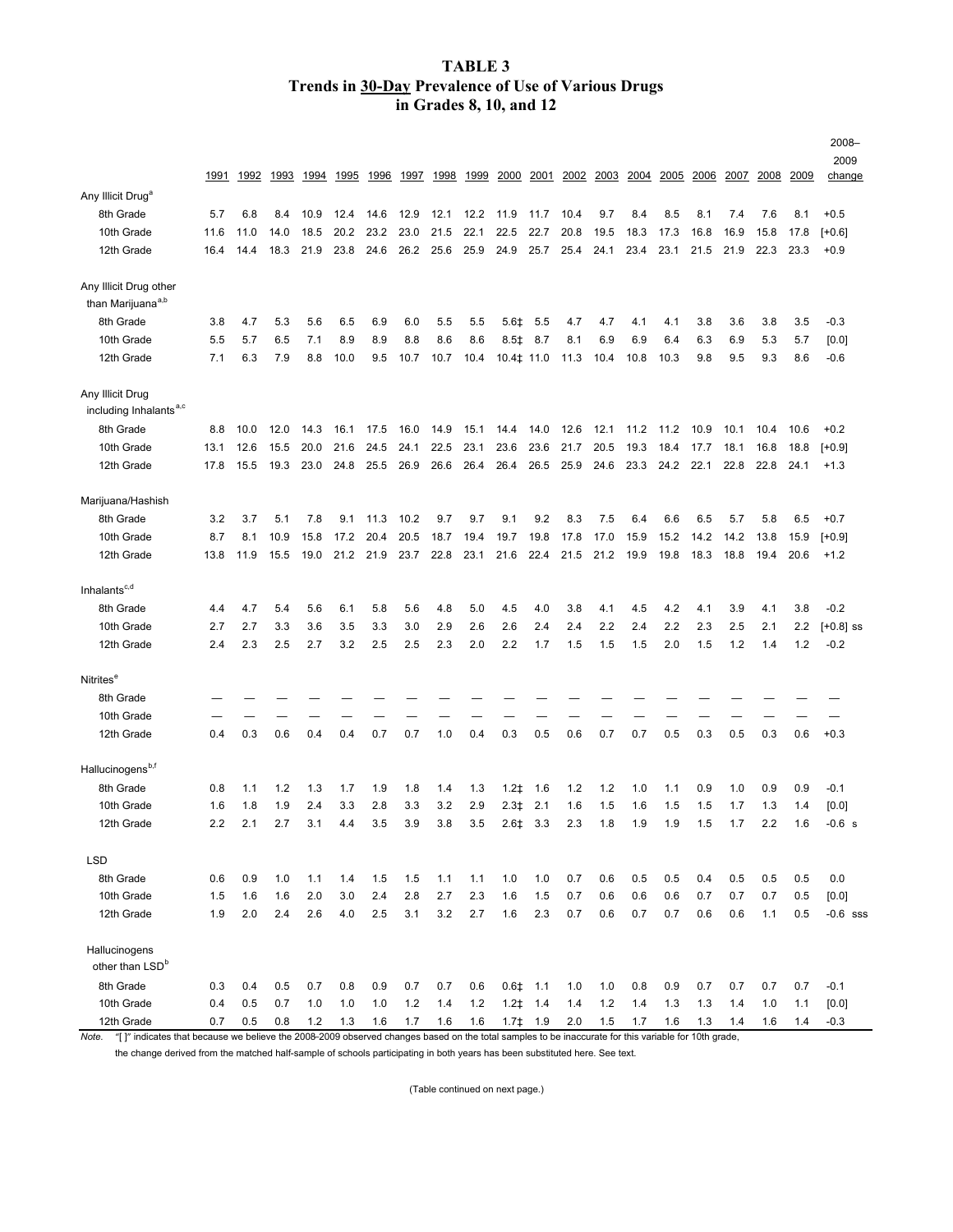## **in Grades 8, 10, and 12 TABLE 3 (cont.) Trends in 30-Day Prevalence of Use of Various Drugs**

|                                                                                                                                                           |      |      |      |      |       |         |      |      |      |      |      |               |      |      |      |      |      |      |      | 2008-<br>2009 |
|-----------------------------------------------------------------------------------------------------------------------------------------------------------|------|------|------|------|-------|---------|------|------|------|------|------|---------------|------|------|------|------|------|------|------|---------------|
|                                                                                                                                                           | 1991 | 1992 | 1993 | 1994 | 1995  | 1996    | 1997 | 1998 | 1999 | 2000 | 2001 | 2002          | 2003 | 2004 | 2005 | 2006 | 2007 | 2008 | 2009 | change        |
| PCP <sup>e</sup>                                                                                                                                          |      |      |      |      |       |         |      |      |      |      |      |               |      |      |      |      |      |      |      |               |
| 8th Grade                                                                                                                                                 |      |      |      |      |       |         |      |      |      |      |      |               |      |      |      |      |      |      |      |               |
| 10th Grade                                                                                                                                                |      |      |      |      |       |         |      |      |      |      |      |               |      |      |      |      |      |      |      |               |
| 12th Grade                                                                                                                                                | 0.5  | 0.6  | 1.0  | 0.7  | 0.6   | 1.3     | 0.7  | 1.0  | 0.8  | 0.9  | 0.5  | 0.4           | 0.6  | 0.4  | 0.7  | 0.4  | 0.5  | 0.6  | 0.5  | 0.0           |
| Ecstasy (MDMA) <sup>9</sup>                                                                                                                               |      |      |      |      |       |         |      |      |      |      |      |               |      |      |      |      |      |      |      |               |
| 8th Grade                                                                                                                                                 |      |      |      |      |       | 1.0     | 1.0  | 0.9  | 0.8  | 1.4  | 1.8  | 1.4           | 0.7  | 0.8  | 0.6  | 0.7  | 0.6  | 0.8  | 0.6  | $-0.2$        |
| 10th Grade                                                                                                                                                |      |      |      |      |       | 1.8     | 1.3  | 1.3  | 1.8  | 2.6  | 2.6  | 1.8           | 1.1  | 0.8  | 1.0  | 1.2  | 1.2  | 1.1  | 1.3  | $[+0.3]$      |
| 12th Grade                                                                                                                                                |      |      |      |      |       | 2.0     | 1.6  | 1.5  | 2.5  | 3.6  | 2.8  | 2.4           | 1.3  | 1.2  | 1.0  | 1.3  | 1.6  | 1.8  | 1.8  | 0.0           |
| Cocaine                                                                                                                                                   |      |      |      |      |       |         |      |      |      |      |      |               |      |      |      |      |      |      |      |               |
| 8th Grade                                                                                                                                                 | 0.5  | 0.7  | 0.7  | 1.0  | $1.2$ | 1.3     | 1.1  | 1.4  | 1.3  | 1.2  | 1.2  | 1.1           | 0.9  | 0.9  | 1.0  | 1.0  | 0.9  | 0.8  | 0.8  | 0.0           |
| 10th Grade                                                                                                                                                | 0.7  | 0.7  | 0.9  | 1.2  | 1.7   | 1.7     | 2.0  | 2.1  | 1.8  | 1.8  | 1.3  | 1.6           | 1.3  | 1.7  | 1.5  | 1.5  | 1.3  | 1.2  | 0.9  | $[-0.4]$ s    |
| 12th Grade                                                                                                                                                | 1.4  | 1.3  | 1.3  | 1.5  | 1.8   | 2.0     | 2.3  | 2.4  | 2.6  | 2.1  | 2.1  | 2.3           | 2.1  | 2.3  | 2.3  | 2.5  | 2.0  | 1.9  | 1.3  | $-0.6$ s      |
|                                                                                                                                                           |      |      |      |      |       |         |      |      |      |      |      |               |      |      |      |      |      |      |      |               |
| Crack                                                                                                                                                     |      |      |      |      |       |         |      |      |      |      |      |               |      |      |      |      |      |      |      |               |
| 8th Grade                                                                                                                                                 | 0.3  | 0.5  | 0.4  | 0.7  | 0.7   | 0.8     | 0.7  | 0.9  | 0.8  | 0.8  | 0.8  | 0.8           | 0.7  | 0.6  | 0.6  | 0.6  | 0.6  | 0.5  | 0.5  | 0.0           |
| 10th Grade                                                                                                                                                | 0.3  | 0.4  | 0.5  | 0.6  | 0.9   | 0.8     | 0.9  | 1.1  | 0.8  | 0.9  | 0.7  | 1.0           | 0.7  | 0.8  | 0.7  | 0.7  | 0.5  | 0.5  | 0.4  | $[-0.1]$      |
| 12th Grade                                                                                                                                                | 0.7  | 0.6  | 0.7  | 0.8  | 1.0   | 1.0     | 0.9  | 1.0  | 1.1  | 1.0  | 1.1  | 1.2           | 0.9  | 1.0  | 1.0  | 0.9  | 0.9  | 0.8  | 0.6  | $-0.2$        |
| Other Cocaine <sup>"</sup>                                                                                                                                |      |      |      |      |       |         |      |      |      |      |      |               |      |      |      |      |      |      |      |               |
| 8th Grade                                                                                                                                                 | 0.5  | 0.5  | 0.6  | 0.9  | 1.0   | 1.0     | 0.8  | 1.0  | 1.1  | 0.9  | 0.9  | 0.8           | 0.7  | 0.7  | 0.7  | 0.7  | 0.6  | 0.6  | 0.7  | 0.0           |
| 10th Grade                                                                                                                                                | 0.6  | 0.6  | 0.7  | 1.0  | 1.4   | 1.3     | 1.6  | 1.8  | 1.6  | 1.6  | 1.2  | 1.3           | 1.1  | 1.5  | 1.3  | 1.3  | 1.1  | 1.0  | 0.8  | $[-0.2]$      |
| 12th Grade                                                                                                                                                | 1.2  | 1.0  | 1.2  | 1.3  | 1.3   | 1.6     | 2.0  | 2.0  | 2.5  | 1.7  | 1.8  | 1.9           | 1.8  | 2.2  | 2.0  | 2.4  | 1.7  | 1.7  | 1.1  | $-0.6$ s      |
| Heroin <sup>'</sup>                                                                                                                                       |      |      |      |      |       |         |      |      |      |      |      |               |      |      |      |      |      |      |      |               |
| 8th Grade                                                                                                                                                 | 0.3  | 0.4  | 0.4  | 0.6  | 0.6   | 0.7     | 0.6  | 0.6  | 0.6  | 0.5  | 0.6  | 0.5           | 0.4  | 0.5  | 0.5  | 0.3  | 0.4  | 0.4  | 0.4  | $-0.1$        |
| 10th Grade                                                                                                                                                | 0.2  | 0.2  | 0.3  | 0.4  | 0.6   | 0.5     | 0.6  | 0.7  | 0.7  | 0.5  | 0.3  | 0.5           | 0.3  | 0.5  | 0.5  | 0.5  | 0.4  | 0.4  | 0.4  | [0.0]         |
| 12th Grade                                                                                                                                                | 0.2  | 0.3  | 0.2  | 0.3  | 0.6   | 0.5     | 0.5  | 0.5  | 0.5  | 0.7  | 0.4  | 0.5           | 0.4  | 0.5  | 0.5  | 0.4  | 0.4  | 0.4  | 0.4  | 0.0           |
| With a Needle                                                                                                                                             |      |      |      |      |       |         |      |      |      |      |      |               |      |      |      |      |      |      |      |               |
| 8th Grade                                                                                                                                                 |      |      |      |      | 0.4   | 0.5     | 0.4  | 0.5  | 0.4  | 0.3  | 0.4  | 0.3           | 0.3  | 0.3  | 0.3  | 0.2  | 0.3  | 0.3  | 0.3  | 0.0           |
| 10th Grade                                                                                                                                                |      |      |      |      | 0.3   | 0.3     | 0.3  | 0.4  | 0.3  | 0.3  | 0.2  | 0.3           | 0.2  | 0.3  | 0.3  | 0.3  | 0.3  | 0.2  | 0.3  | $[+0.1]$      |
| 12th Grade                                                                                                                                                |      |      |      |      | 0.3   | 0.4     | 0.3  | 0.2  | 0.2  | 0.2  | 0.2  | 0.3           | 0.3  | 0.2  | 0.3  | 0.3  | 0.2  | 0.2  | 0.1  | $-0.1$        |
|                                                                                                                                                           |      |      |      |      |       |         |      |      |      |      |      |               |      |      |      |      |      |      |      |               |
| Without a Needle <sup>1</sup>                                                                                                                             |      |      |      |      |       |         |      |      |      |      |      |               |      |      |      |      |      |      |      |               |
| 8th Grade                                                                                                                                                 |      |      |      |      | 0.3   | 0.4     | 0.4  | 0.3  | 0.4  | 0.3  | 0.4  | 0.3           | 0.3  | 0.3  | 0.2  | 0.2  | 0.2  | 0.2  | 0.2  | $-0.1$        |
| 10th Grade                                                                                                                                                |      |      |      |      | 0.3   | 0.3     | 0.4  | 0.5  | 0.5  | 0.4  | 0.2  | 0.4           | 0.2  | 0.3  | 0.3  | 0.3  | 0.2  | 0.3  | 0.2  | $[-0.1]$      |
| 12th Grade                                                                                                                                                |      |      |      |      | 0.6   | 0.4     | 0.6  | 0.4  | 0.4  | 0.7  | 0.3  | 0.5           | 0.4  | 0.3  | 0.5  | 0.3  | 0.4  | 0.2  | 0.3  | $+0.1$        |
| Narcotics other than Heroin <sup>k,1</sup>                                                                                                                |      |      |      |      |       |         |      |      |      |      |      |               |      |      |      |      |      |      |      |               |
| 8th Grade                                                                                                                                                 |      |      |      |      |       |         |      |      |      |      |      |               |      |      |      |      |      |      |      |               |
| 10th Grade                                                                                                                                                |      |      |      |      |       |         |      |      |      |      |      |               |      |      |      |      |      |      |      |               |
| 12th Grade                                                                                                                                                | 1.1  | 1.2  | 1.3  | 1.5  | 1.8   | $2.0\,$ | 2.3  | 2.4  | 2.6  | 2.9  |      | $3.0 \pm 4.0$ | 4.1  | 4.3  | 3.9  | 3.8  | 3.8  | 3.8  | 4.1  | $+0.2$        |
| Amphetamines <sup>k,m</sup>                                                                                                                               |      |      |      |      |       |         |      |      |      |      |      |               |      |      |      |      |      |      |      |               |
| 8th Grade                                                                                                                                                 | 2.6  | 3.3  | 3.6  | 3.6  | 4.2   | 4.6     | 3.8  | 3.3  | 3.4  | 3.4  | 3.2  | 2.8           | 2.7  | 2.3  | 2.3  | 2.1  | 2.0  | 2.2  | 1.9  | $-0.3$        |
| 10th Grade                                                                                                                                                | 3.3  | 3.6  | 4.3  | 4.5  | 5.3   | 5.5     | 5.1  | 5.1  | 5.0  | 5.4  | 5.6  | 5.2           | 4.3  | 4.0  | 3.7  | 3.5  | 4.0  | 2.8  | 3.3  | $[-0.4]$      |
| 12th Grade                                                                                                                                                | 3.2  | 2.8  | 3.7  | 4.0  | 4.0   | 4.1     | 4.8  | 4.6  | 4.5  | 5.0  | 5.6  | 5.5           | 5.0  | 4.6  | 3.9  | 3.7  | 3.7  | 2.9  | 3.0  | $+0.2$        |
| Note. "[]" indicates that because we believe the 2008-2009 observed changes based on the total samples to be inaccurate for this variable for 10th grade, |      |      |      |      |       |         |      |      |      |      |      |               |      |      |      |      |      |      |      |               |

the change derived from the matched half-sample of schools participating in both years has been substituted here. See text.

(Table continued on next page.)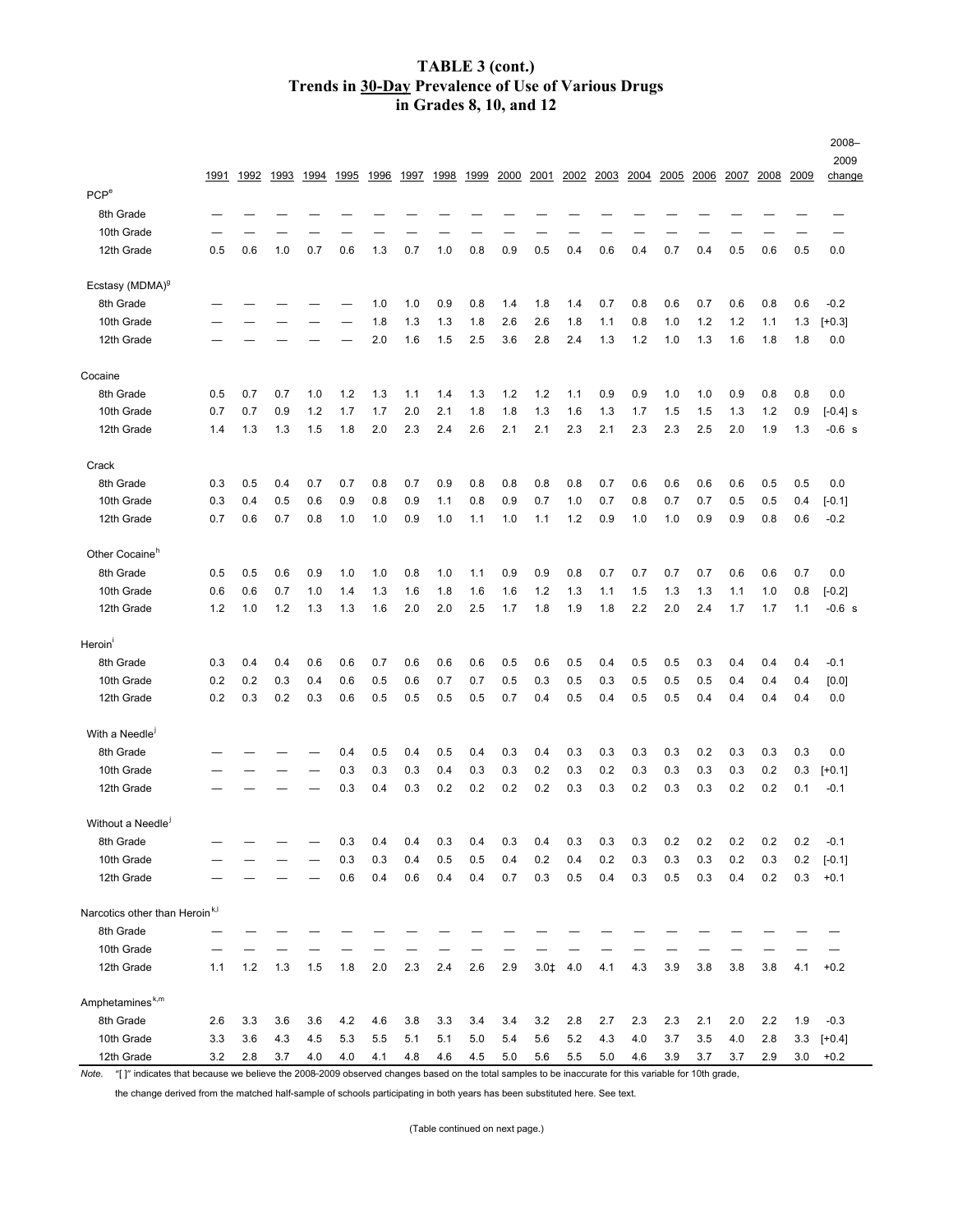## **Trends in 30-Day Prevalence of Use of Various Drugs in Grades 8, 10, and 12 TABLE 3 (cont.)**

|                                       |      |            |      |      |                          |           |      |           |      |                     |      |      |      |      |              |           |                          |           |              | 2008-          |
|---------------------------------------|------|------------|------|------|--------------------------|-----------|------|-----------|------|---------------------|------|------|------|------|--------------|-----------|--------------------------|-----------|--------------|----------------|
|                                       | 1991 | 1992       | 1993 | 1994 | 1995                     | 1996      | 1997 | 1998      | 1999 | 2000                | 2001 | 2002 | 2003 | 2004 | <u> 2005</u> | 2006      | 2007                     | 2008      | <u> 2009</u> | 2009<br>change |
| Methamphetamine <sup>n,o</sup>        |      |            |      |      |                          |           |      |           |      |                     |      |      |      |      |              |           |                          |           |              |                |
| 8th Grade                             |      |            |      |      |                          |           |      |           | 1.1  | 0.8                 | 1.3  | 1.1  | 1.2  | 0.6  | 0.7          | 0.6       | 0.6                      | 0.7       | 0.5          | $-0.2$         |
| 10th Grade                            |      |            |      |      |                          |           |      |           | 1.8  | 2.0                 | 1.5  | 1.8  | 1.4  | 1.3  | 1.1          | 0.7       | 0.4                      | 0.7       | 0.6          | $[+0.1]$       |
| 12th Grade                            |      |            |      |      |                          |           |      |           | 1.7  | 1.9                 | 1.5  | 1.7  | 1.7  | 1.4  | 0.9          | 0.9       | 0.6                      | 0.6       | 0.5          | 0.0            |
| Crystal Methamphetamine (Ice)°        |      |            |      |      |                          |           |      |           |      |                     |      |      |      |      |              |           |                          |           |              |                |
| 8th Grade                             |      |            |      |      |                          |           |      |           |      |                     |      |      |      |      |              |           |                          |           |              |                |
| 10th Grade                            |      |            |      |      |                          |           |      |           |      |                     |      |      |      |      |              |           |                          |           |              |                |
| 12th Grade                            | 0.6  | 0.5        | 0.6  | 0.7  | 1.1                      | 1.1       | 0.8  | 1.2       | 0.8  | 1.0                 | 1.1  | 1.2  | 0.8  | 0.8  | 0.9          | 0.7       | 0.6                      | 0.6       | 0.5          | 0.0            |
| Sedatives (Barbiturates) <sup>k</sup> |      |            |      |      |                          |           |      |           |      |                     |      |      |      |      |              |           |                          |           |              |                |
| 8th Grade                             |      |            |      |      |                          |           |      |           |      |                     |      |      |      |      |              |           |                          |           |              |                |
| 10th Grade                            |      |            |      |      |                          |           |      |           |      |                     |      |      |      |      |              |           |                          |           |              |                |
| 12th Grade                            | 1.4  | 1.1        | 1.3  | 1.7  | 2.2                      | 2.1       | 2.1  | 2.6       | 2.6  | 3.0                 | 2.8  | 3.2  | 2.9  | 2.9  | 3.3          | 3.0       | 2.7                      | 2.8       | 2.5          | $-0.3$         |
| Methaqualone <sup>e,k</sup>           |      |            |      |      |                          |           |      |           |      |                     |      |      |      |      |              |           |                          |           |              |                |
| 8th Grade                             |      |            |      |      |                          |           |      |           |      |                     |      |      |      |      |              |           |                          |           |              |                |
| 10th Grade                            |      |            |      |      |                          |           |      |           |      |                     |      |      |      |      |              |           |                          |           |              |                |
| 12th Grade                            | 0.2  | 0.4        | 0.1  | 0.4  | 0.4                      | 0.6       | 0.3  | 0.6       | 0.4  | 0.2                 | 0.5  | 0.3  | 0.4  | 0.5  | 0.5          | 0.4       | 0.4                      | 0.2       | 0.3          | 0.0            |
| Tranquilizers <sup>b,k</sup>          |      |            |      |      |                          |           |      |           |      |                     |      |      |      |      |              |           |                          |           |              |                |
| 8th Grade                             | 0.8  | 0.8        | 0.9  | 1.1  | 1.2                      | 1.5       | 1.2  | 1.2       | 1.1  | $1.4+$              | 1.2  | 1.2  | 1.4  | 1.2  | 1.3          | 1.3       | 1.1                      | 1.2       | 1.2          | 0.0            |
| 10th Grade                            | 1.2  | 1.5        | 1.1  | 1.5  | 1.7                      | 1.7       | 2.2  | 2.2       | 2.2  | $2.5+$              | 2.9  | 2.9  | 2.4  | 2.3  | 2.3          | 2.4       | 2.6                      | 1.9       | 2.0          | $[-0.1]$       |
| 12th Grade                            | 1.4  | 1.0        | 1.2  | 1.4  | 1.8                      | 2.0       | 1.8  | 2.4       | 2.5  | $2.6+$              | 2.9  | 3.3  | 2.8  | 3.1  | 2.9          | 2.7       | 2.6                      | 2.6       | 2.7          | 0.0            |
| Rohypnol <sup>p</sup>                 |      |            |      |      |                          |           |      |           |      |                     |      |      |      |      |              |           |                          |           |              |                |
| 8th Grade                             |      |            |      |      |                          | 0.5       | 0.3  | 0.4       | 0.3  | 0.3                 | 0.4  | 0.2  | 0.1  | 0.2  | 0.2          | 0.4       | 0.3                      | 0.1       | 0.2          | $+0.1$         |
| 10th Grade                            |      |            |      |      |                          | 0.5       | 0.5  | 0.4       | 0.5  | 0.4                 | 0.2  | 0.4  | 0.2  | 0.3  | 0.2          | 0.2       | 0.2                      | 0.2       | 0.3          | [0.0]          |
| 12th Grade                            |      |            |      |      |                          | 0.5       | 0.3  | 0.3       | 0.3  | 0.4                 | 0.3  |      |      |      |              |           |                          |           |              |                |
| Alcohol <sup>q</sup>                  |      |            |      |      |                          |           |      |           |      |                     |      |      |      |      |              |           |                          |           |              |                |
| Any Use                               |      |            |      |      |                          |           |      |           |      |                     |      |      |      |      |              |           |                          |           |              |                |
| 8th Grade                             | 25.1 | 26.1‡ 24.3 |      | 25.5 | 24.6                     | 26.2      | 24.5 | 23.0      | 24.0 | 22.4                | 21.5 | 19.6 | 19.7 | 18.6 | 17.1         | 17.2      | 15.9                     | 15.9      | 14.9         | $-1.0$         |
| 10th Grade                            | 42.8 | 39.9‡ 38.2 |      | 39.2 | 38.8                     | 40.4      | 40.1 | 38.8      | 40.0 | 41.0                | 39.0 | 35.4 | 35.4 | 35.2 | 33.2         | 33.8      | 33.4                     | 28.8      | 30.4         | $[+0.5]$       |
| 12th Grade                            | 54.0 | 51.3‡ 48.6 |      | 50.1 | 51.3                     | 50.8      | 52.7 | 52.0      | 51.0 | 50.0                | 49.8 | 48.6 | 47.5 | 48.0 | 47.0         | 45.3      | 44.4                     | 43.1      | 43.5         | $+0.3$         |
| Been Drunk <sup>o</sup>               |      |            |      |      |                          |           |      |           |      |                     |      |      |      |      |              |           |                          |           |              |                |
| 8th Grade                             | 7.6  | 7.5        | 7.8  | 8.7  | 8.3                      | 9.6       | 8.2  | 8.4       | 9.4  | 8.3                 | 7.7  | 6.7  | 6.7  | 6.2  | 6.0          | 6.2       | 5.5                      | 5.4       | 5.4          | 0.0            |
| 10th Grade                            | 20.5 | 18.1       | 19.8 | 20.3 | 20.8                     | 21.3 22.4 |      | 21.1 22.5 |      | 23.5                | 21.9 | 18.3 | 18.2 | 18.5 | 17.6         | 18.8      | 18.1 14.4                |           | 15.5         | [0.0]          |
| 12th Grade                            | 31.6 | 29.9       | 28.9 |      | 30.8 33.2 31.3 34.2 32.9 |           |      |           |      | 32.9 32.3 32.7 30.3 |      |      | 30.9 | 32.5 | 30.2         |           | 30.0 28.7 27.6           |           | 27.4         | $-0.2$         |
| <b>Flavored Alcoholic</b>             |      |            |      |      |                          |           |      |           |      |                     |      |      |      |      |              |           |                          |           |              |                |
| Beverages <sup>e,n</sup>              |      |            |      |      |                          |           |      |           |      |                     |      |      |      |      |              |           |                          |           |              |                |
| 8th Grade                             |      |            |      |      |                          |           |      |           |      |                     |      |      |      | 14.6 | 12.9         | 13.1 12.2 |                          | 10.2      | 9.5          | $-0.7$         |
| 10th Grade                            |      |            |      |      |                          |           |      |           |      |                     |      |      |      | 25.1 | 23.1         |           | 24.7 21.8                | 20.2 19.0 |              | $[-2.1]$       |
| 12th Grade                            |      |            |      |      |                          |           |      |           |      |                     |      |      |      | 31.1 |              |           | 30.5 29.3 29.1 27.4 27.4 |           |              | $+0.1$         |

*Note.* "[ ]" indicates that because we believe the 2008–2009 observed changes based on the total samples to be inaccurate for this variable for 10th grade, the change derived from the matched half-sample of schools participating in both years has been substituted here. See text.

(Table continued on next page.)